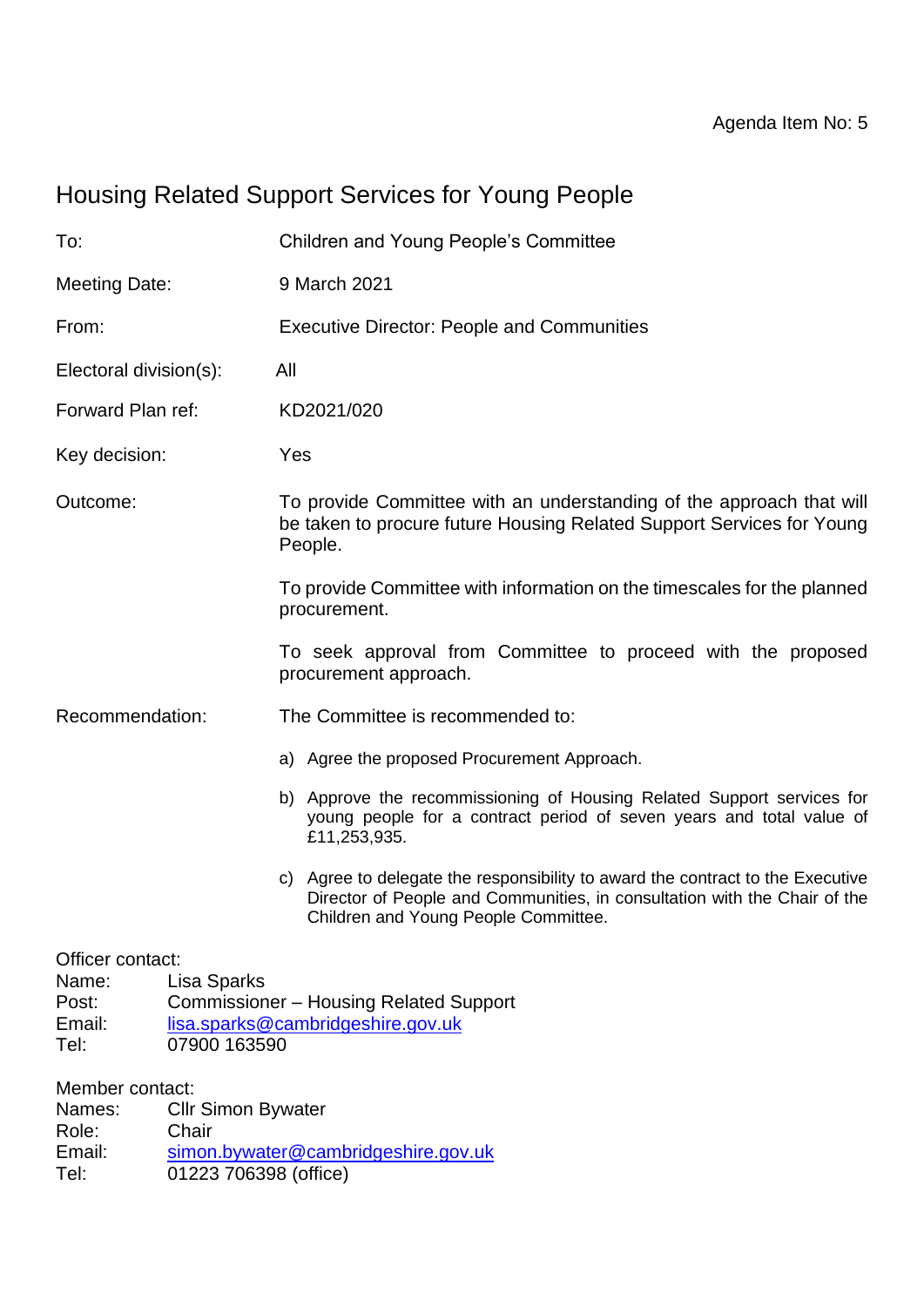# 1. Background

- 1.1 Housing Related Support (HRS) services provide dedicated support staff who are able to deliver specialist support to individuals to enable them to develop independent living skills and maintain their accommodation. The support provided is tailored to meet the specific needs of each person with key examples including support to develop life skills and/or manage issues such as addiction, mental health issues and emotional wellbeing.
- 1.2 Costs relating to accommodation, such as rent and service charges, are not covered by this funding.
- 1.3 The services do not deliver any statutory homelessness function. The statutory duty for homelessness sits with the District Councils. The funding provided by Cambridgeshire County Council ensures that there are support services available for those who have become homeless as a result of their support needs, and therefore require more than just a roof over their head to resolve the situation.
- 1.4 A review of Housing Related Support (HRS) services was completed in 2018. One of the key recommendations from this was a need to consider redesigning current support services for homeless young people and adults. This recommendation did generate some public interest, including a petition from supporters of Whitworth House which was submitted to the Children and Young People Committee on 21 May 2019.
- 1.5 The Housing Related Support Strategy developed sets out the aim to commission services to meet the following requirements:
	- Redesigning services to enable them to meet some of the gaps identified by the HRS Review and arc4 Research – these included lack of 'step down' / transition support, accommodation and support for those with complex needs, need for services that prevent rough sleeping and access to move-on accommodation
	- Moving away from reliance of the traditional 'hostel' based model and adopting innovative and good practice service delivery models
	- Ensuring services are as accessible as possible and that pathways work for customers and professionals
	- Ensuring that new services are designed flexibly to enable them to respond to changing needs and demands
	- Allowing opportunities for services to evolve during the contract period in order to maximise service potential and opportunities for development and innovation
	- Adopting more innovative approaches to commissioning

## 2. Main Issues

#### Current Services

2.1 The table below details the HRS services currently being commissioned;

| <b>Service</b> | <b>Provider</b> | <b>District</b> | Units |
|----------------|-----------------|-----------------|-------|
| Wisbech Foyer  | Axiom Housing   | Fenland         | 19    |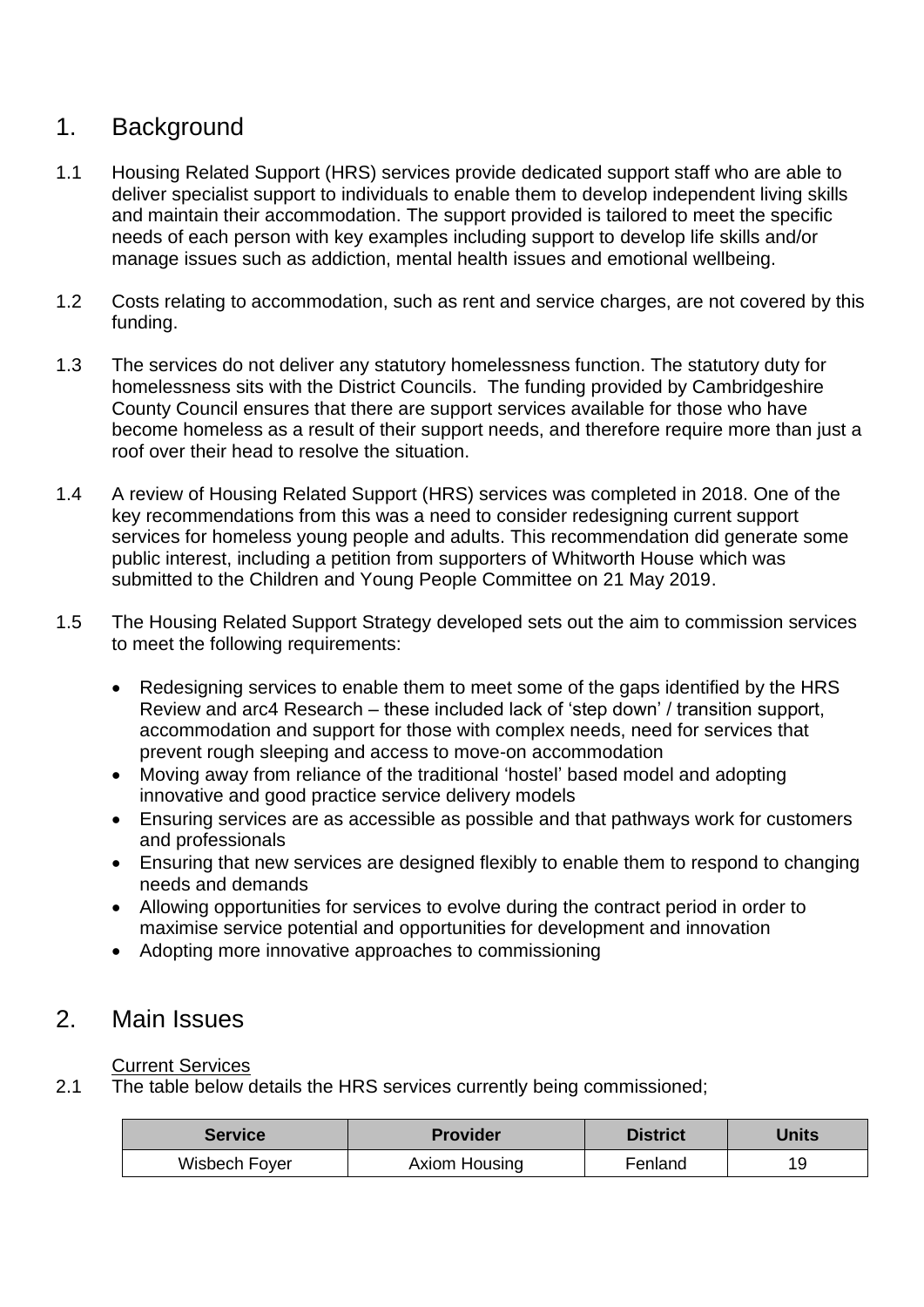| <b>Service</b>               | <b>Provider</b>                   | <b>District</b> | <b>Units</b> |
|------------------------------|-----------------------------------|-----------------|--------------|
| Paines Mill Foyer            | Axiom Housing                     | <b>Hunts</b>    | 25           |
| Railway House                | <b>CHS Group</b>                  | Cambridge       | 12           |
| Ely Young People's Project   | <b>CHS Group</b>                  | East Cambs      | 15           |
| The Staithe                  | <b>CHS Group</b>                  | Fenland         | 21           |
| <b>Young Parents Project</b> | <b>CHS Group</b>                  | Cambridge       | 8            |
| <b>Whitworth House</b>       | <b>Orwell Housing Association</b> | Cambridge       | 13           |
| <b>Castle Project</b>        | <b>Richmond Fellowship</b>        | Cambridge       | 14           |
| Cambridge Youth Foyer        | <b>Riverside Group</b>            | Cambridge       | 32           |
| <b>Kings Ripton Court</b>    | <b>Salvation Army</b>             | <b>Hunts</b>    | 36           |
| Queen Anne House             | <b>YMCA Trinity</b>               | Cambridge       | 78           |

- 2.2 All of these services have been in place for many years and have been commissioned as individual services rather than viewed as a system working together to achieve the best possible outcomes for an individual.
- 2.3 With the exception of the Castle Project, all of these services are based around medium (15 to 20 units) to large (30+ units) accommodation sites with staff support delivered on site.
- 2.4 Whilst the current provision delivers good outcomes for many clients, it does not cater for those who are not suited to a hostel environment, and offers no community based move-on or step down support options for clients who need a more gradual transition towards fully independent living.

#### Proposed New Model

- 2.5 The new model seeks to move away from the current model of delivery which is focused on using 'hostel' type accommodation towards a more placed based, person centred approach able to meet a range of needs and requirements. Through adopting a 'Hub and Spoke' model instead, the Council will aim to achieve more localised solutins which are able to acheieve more sustainable outcomes. Services would focus on providing a range of accommodation options which range from larger units through to smaller units within local communities such as 'shared houses'. (Please see Appendices A and B for further information about the model and service specification).
- 2.6 These smaller units can then be used flexibly as both an alternative to 'hostel' accommodation and to provide 'move-on/step-down' opportunities for people on their journey out of homelessness.
- 2.7 The proposed model has been outlined in the Housing Related support Strategy endorsed by all relevant committees. The model reflects elements of national best practice identified within the St. Basil's Pathway, which identifies a need for a range of accommodation and support provision to be available to support young people. This good practice has been incorporated into the new model to enhance and develop existing services for Young People.
- 2.8 By procuring services which deliver support through a Hub and Spoke model, we will be able to;
	- Meet some of the gaps identified by the HRS Review and arc4 Research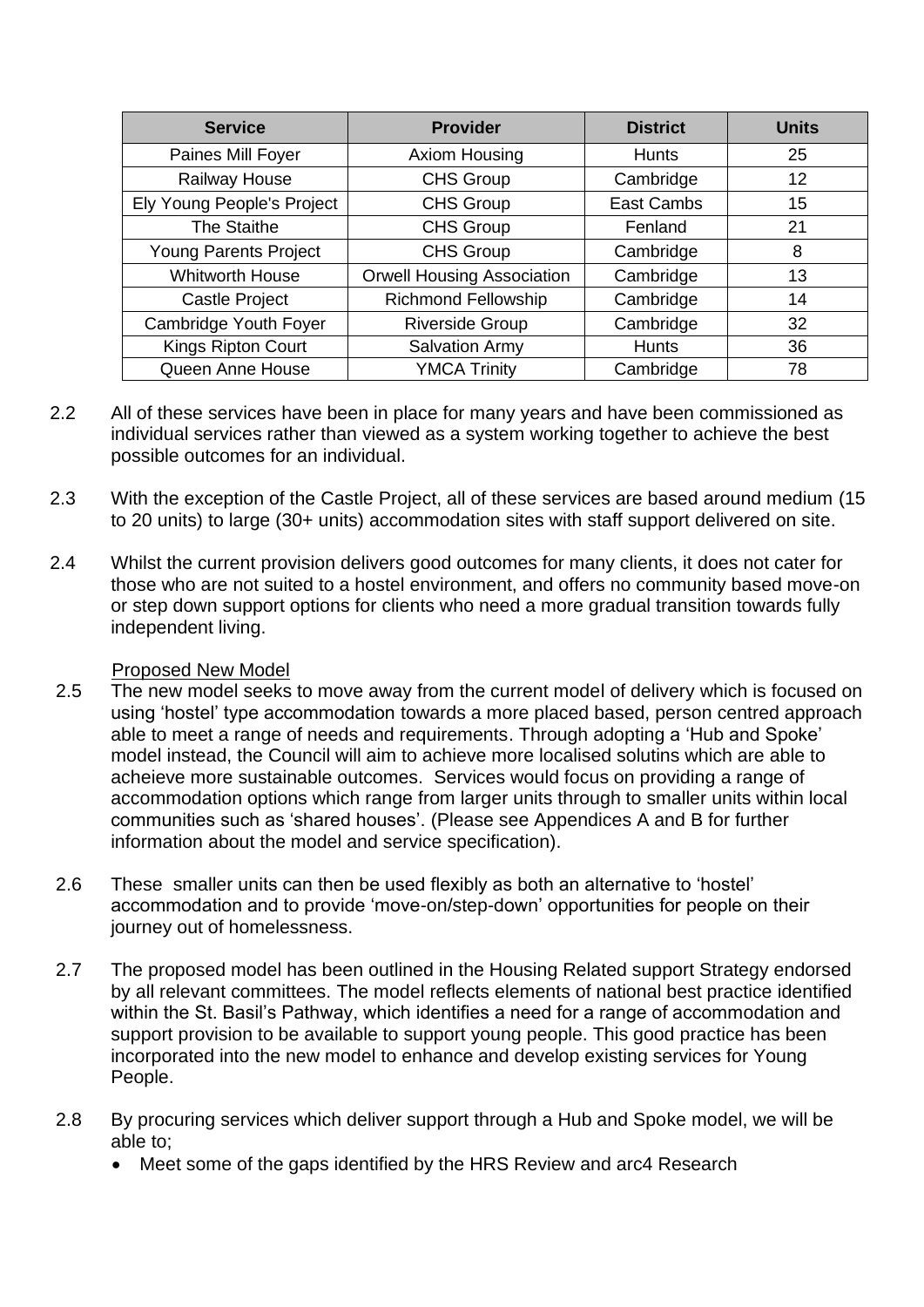- Move away from reliance on the traditional 'hostel' based model and adopt and innovative and good practice service delivery models
- Ensure services are as accessible as possible and that pathways work for customers and professionals
- Ensure that new services are designed flexibly to enable them to respond to changing needs and demands
- Allow opportunities for services to evolve during the contract period in order to maximise service potential and opportunities for development and innovation
- Adopt more innovative approaches to commissioning
- 2.9 Commissioner have also explored the likely outcomes if the current delivery model is maintained. There are a number of factors that mean that this would be a less preferable option:
	- Services would retain a fixed number of accommodation units with support on site
	- Provision based almost entirely around larger hostel sites
	- Fixed accommodation locations
	- Individual referral to a service resulting in duplication and people having to tell their story multiple times
	- No community-based units to support step down/move-on

#### Procurement Approach

- 2.10 In addressing the requirements of the HRS Strategy, the procurement process provides us with the opportunity to work with the provider market collaboratively to come up with a solution that meets the needs of service users and provides value for money. It tests the market in order to improve on what we already have in place and is an opportunity for all providers, including those already delivering services, to demonstrate how they can provide the best service possible. A significant amount of work has already taken place with the market to date and officers have seen good engagement throughout.
- 2.11 Re-commissioning should also take account of the learning from the Covid 19 Pandemic and infection control protocols. The pandemic highlighted the particular challenges around large units with shared facilities, and therefore the County would seek top ensure that at least 50% of any larger units commissioned offer en-suite bathroom facilities.
- 2.12 The commissioning process would ensure that there is an agreed timeframe for embedding the changes to delivery models.
- 2.13 Given the level of change we are seeking through commissioning the new model of provision, our preferred procurement approach would be a 'Light Touch Dialogue' process. This was selcted over an 'Open Procuedure' or use of 'Alliance Contracting' for the following key reasons;
	- Gives bidders the opportunity to develop a model that meets the need, is innovative and includes robust partnership arrangements - bidders that have participated in similar processes have fed back that they appreciated the opportunity to have in depth discussions with the Authority as part of the procurement process.
	- Helps to mitigate particular areas of risk as these can be explored in more detail through the dialogue – e.g. robust partnership arrangements, availability/reliability of accommodation
	- In-house skills and experience available to support process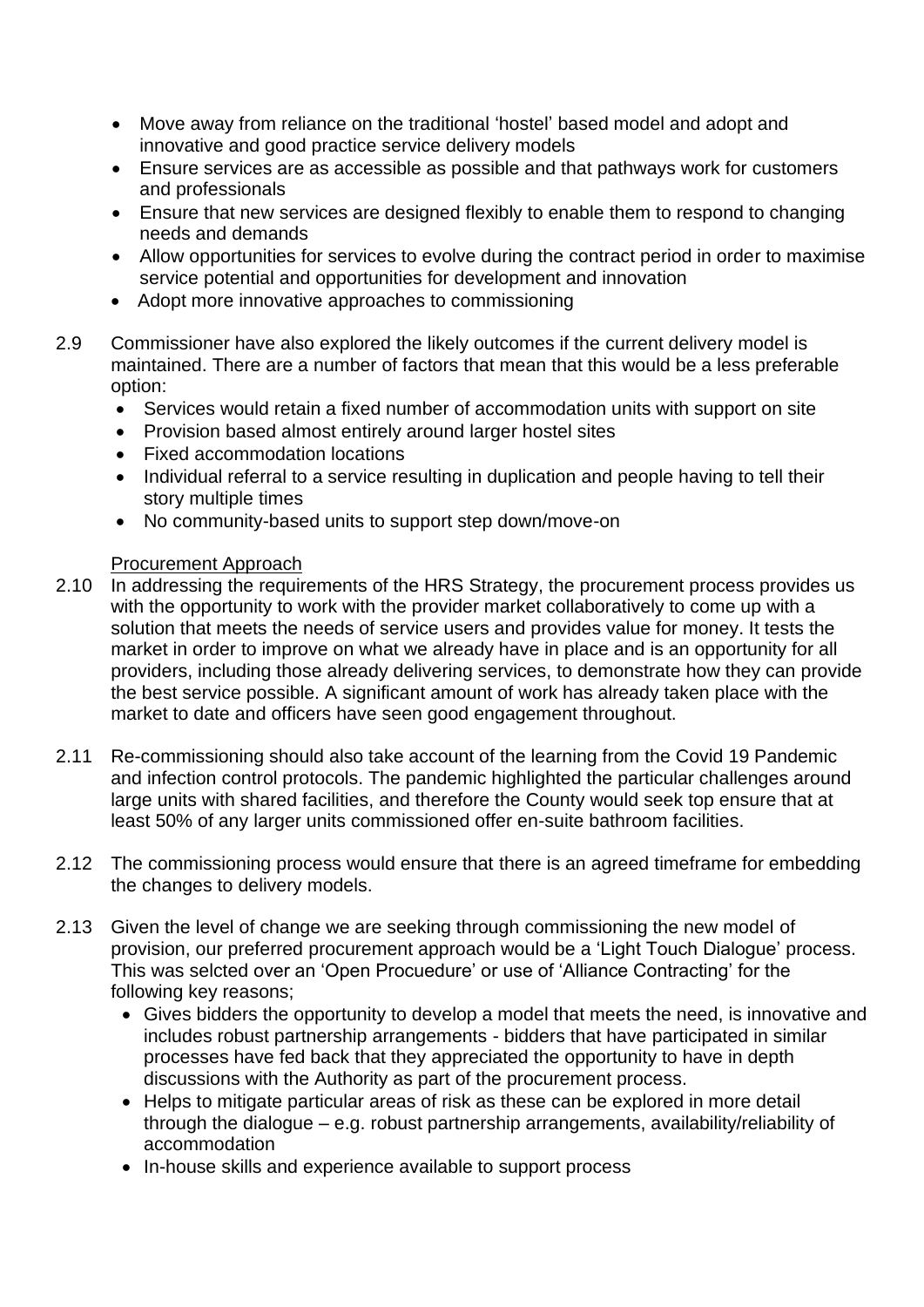- 2.14 This approach gives bidders the opportunity to have in depth discussions with the Council as part of the procurement process through delivering a 3 stage process;
	- Stage 1 Invitation to submit an initial tender Bidders submit their response to the Selection Questionnaire (SQ) and an initial tender response.
	- Stage 2 Dialogue A series of questions/topics can be sent to bidders in advance and then discussed during the dialogue sessions. Each dialogue is individual to the bidder and is focused around the areas of development that are needed for their submission.
	- Stage 3 Invitation to submit a final tender Providers that participated in dialogue are invited to submit a final tender, amending their responses based on the dialogue.
- 2.15 The recommended quality to price ratio for this tender would be 70% quality to 30% price. By giving this greater weighting to quality we can incentivise providers to develop the best possible solution, while ensuring price is also given appropriate consideration.
- 2.16 The process will also include questions written and evaluated by people with lived experience. The evaluation of these will represent 10% of the quality score.
- 2.17 We want to ensure that the new model is delivered consistently across each area, with a joined up approach delivering all elements of the model to enable the best possible outcomes for the individual client.
- 2.18 Providers or partnerships of providers will be able to bid for a District area. This means that there will be 1 contract awarded for each area, rather than the current approach of having multiple contracts with different providers, who all deliver services in a different way and require clients to complete separate application for each service they wish to be considered for.
- 2.19 Through the work undertaken with providers and partners to redesign services, we have encouraged all existing providers to consider a 'partnership' approach to delivering the models, and in several areas providers are already having discussions about how they might deliver the model jointly.
- 2.20 To recognise the commitment required from the successful bidders in delivering the new model, we will be seeking a longer contract period of up to 7 years (including extensions) to enable providers to implement, embed, adapt and develop the new model.
- 2.21 The table below shows the proposed budgets for each geographical area. This is based on current levels of funding attached to the services currently commissioned (as per para 2.1) and will be reviewed in line with demand trends over the life of the contract;

| <b>District area</b>                  | <b>Annual Value</b> | <b>Contract Value (7yrs)</b> |
|---------------------------------------|---------------------|------------------------------|
| Cambridge City & South Cambridgeshire | £874,629            | £6,122,403                   |
| East Cambridgeshire                   | £102,466            | £717,262                     |
| Fenland                               | £281,622            | £1,971,354                   |
| Huntingdonshire                       | £348,988            | £2,442,916                   |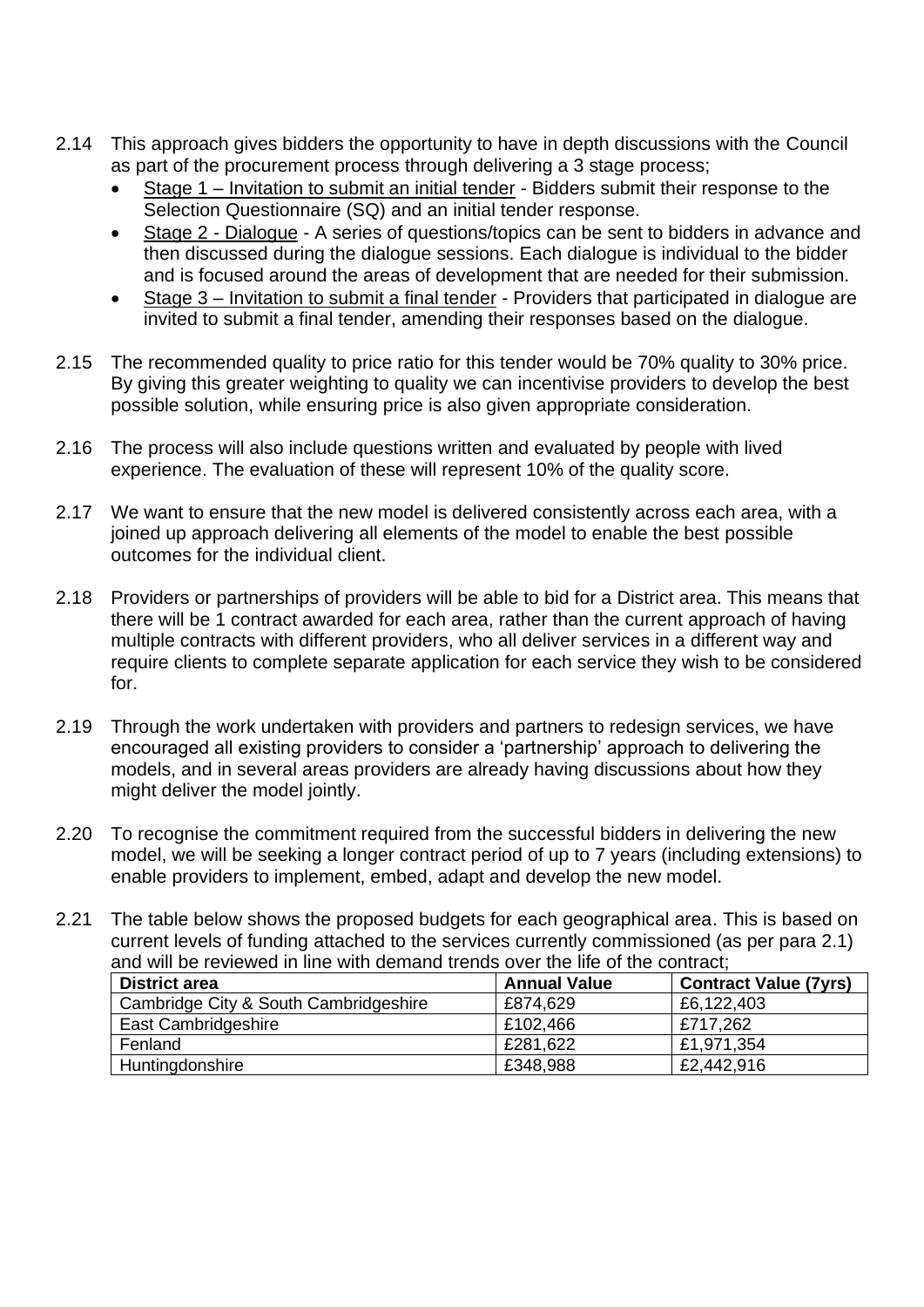Timetable:

2.22 The proposed timetable for the Procurement is shown below.

| <b>Activity:</b>                   | Date:                        |  |
|------------------------------------|------------------------------|--|
| Tender goes live                   | May 2021                     |  |
| <b>Initial Tenders Submissions</b> | <b>June 2021</b>             |  |
| <b>Final Tender Submissions</b>    | August 2021                  |  |
| <b>Contract Award</b>              | October 2021                 |  |
| Contract Start Date                | 1 <sup>st</sup> January 2022 |  |

Implementation

2.23 Given the scale of the change we are expecting the new models to deliver, a significant transition period will be required. On award of contract a transition plan will also be agreed with clear milestones for implementation. This will be monitored and managed using the contract.

### 3. Alignment with corporate priorities

- 3.1 A good quality of life for everyone In redesigning services we are seeking to commission a more flexible service that can meet the needs of a greater range of people.
- 3.2 Thriving places for people to live There are no significant implications for this priority.
- 3.3 The best start for Cambridgeshire's children There are no significant implications for this priority.
- 3.4 Net zero carbon emissions for Cambridgeshire by 2050 There are no significant implications for this priority.

# 4. Significant Implications

- 4.1 Resource Implications The resource implications are set out in paragraph 2.23
- 4.2 Procurement/Contractual/Council Contract Procedure Rules Implications The Procurement and contractual implications are set out in paragraphs 2.11 to 2.22
- 4.3 Statutory, Legal and Risk Implications There are no significant implications within this category.
- 4.4 Equality and Diversity Implications A more flexible model which includes smaller shared units of community based accommodation would enable clients with specific needs or characteristics to be accommodated together if this was their preference.
- 4.5 Engagement and Communications Implications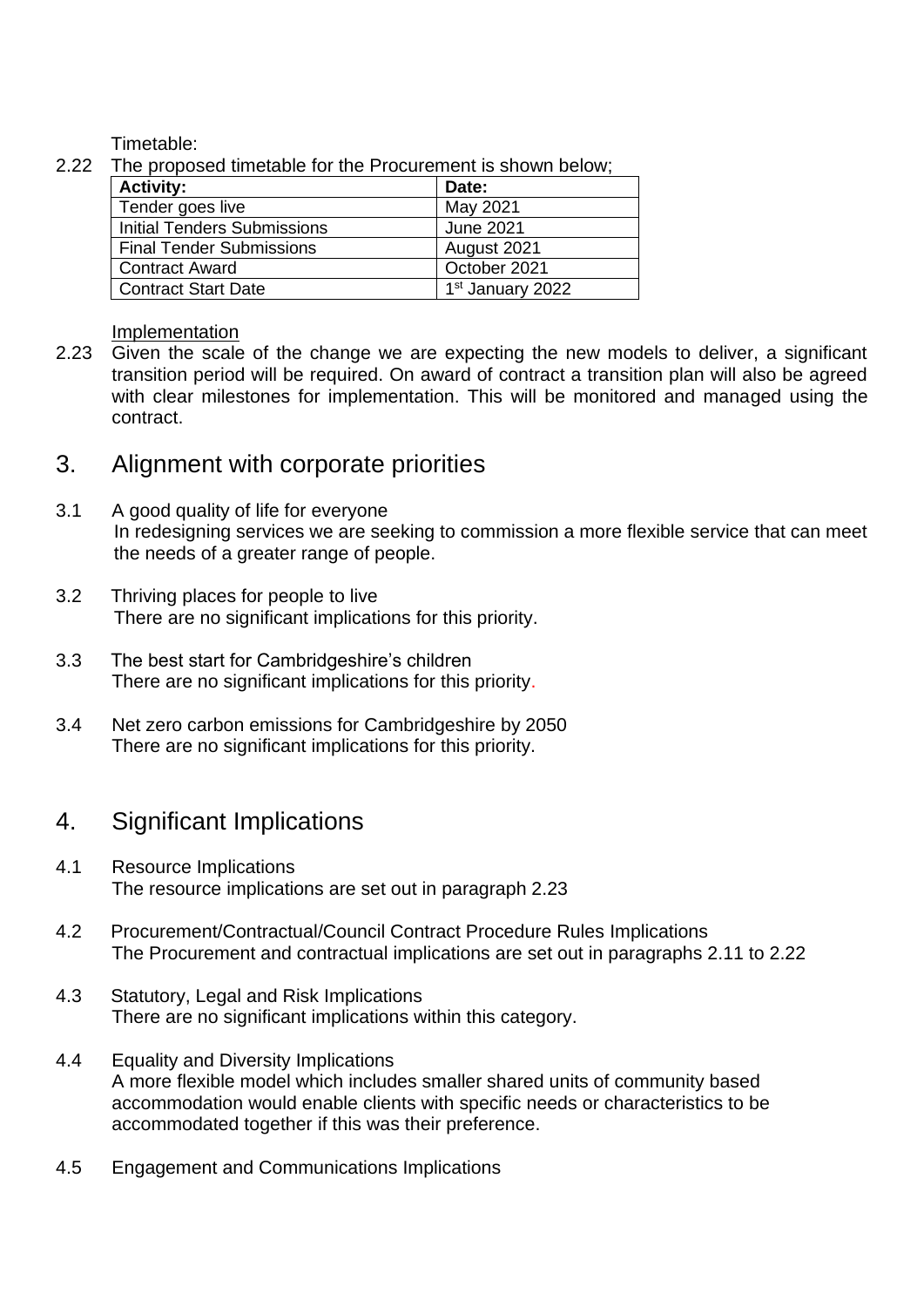There are no significant implications within this category.

- 4.6 Localism and Local Member Involvement There are no significant implications within this category.
- 4.7 Public Health Implications There are no significant implications within this category.
- 4.8 Environment and Climate Change Implications on Priority Areas:
- 4.8.1 Implication 1: Energy efficient, low carbon buildings. Status: Neutral Explanation:
- 4.8.2 Implication 2: Low carbon transport. Status: Neutral Explanation: No impact
- 4.8.3 Implication 3: Green spaces, peatland, afforestation, habitats and land management. Status: Neutral Explanation: No impact
- 4.8.4 Implication 4: Waste Management and Tackling Plastic Pollution. Status: Neutral Explanation: No impact
- 4.8.5 Implication 5: Water use, availability and management: Status: Neutral Explanation: No impact
- 4.8.6 Implication 6: Air Pollution. Status: Neutral Explanation: No impact

4.8.7 Implication 7: Resilience of our services and infrastructure, and supporting vulnerable people to cope with climate change. Status: Potentially positive Explanation: Place based/localised solutions mean less travel & easier access to services, which improves access should (for example) extreme weather events occur making travel more challenging.

Have the resource implications been cleared by Finance? Yes Name of Financial Officer: Stephen Howarth

Have the procurement/contractual/ Council Contract Procedure Rules implications been cleared by the LGSS Head of Procurement? Yes Name of Officer: Gus da Silva

Has the impact on statutory, legal and risk implications been cleared by the Council's Monitoring Officer or LGSS Law? Yes